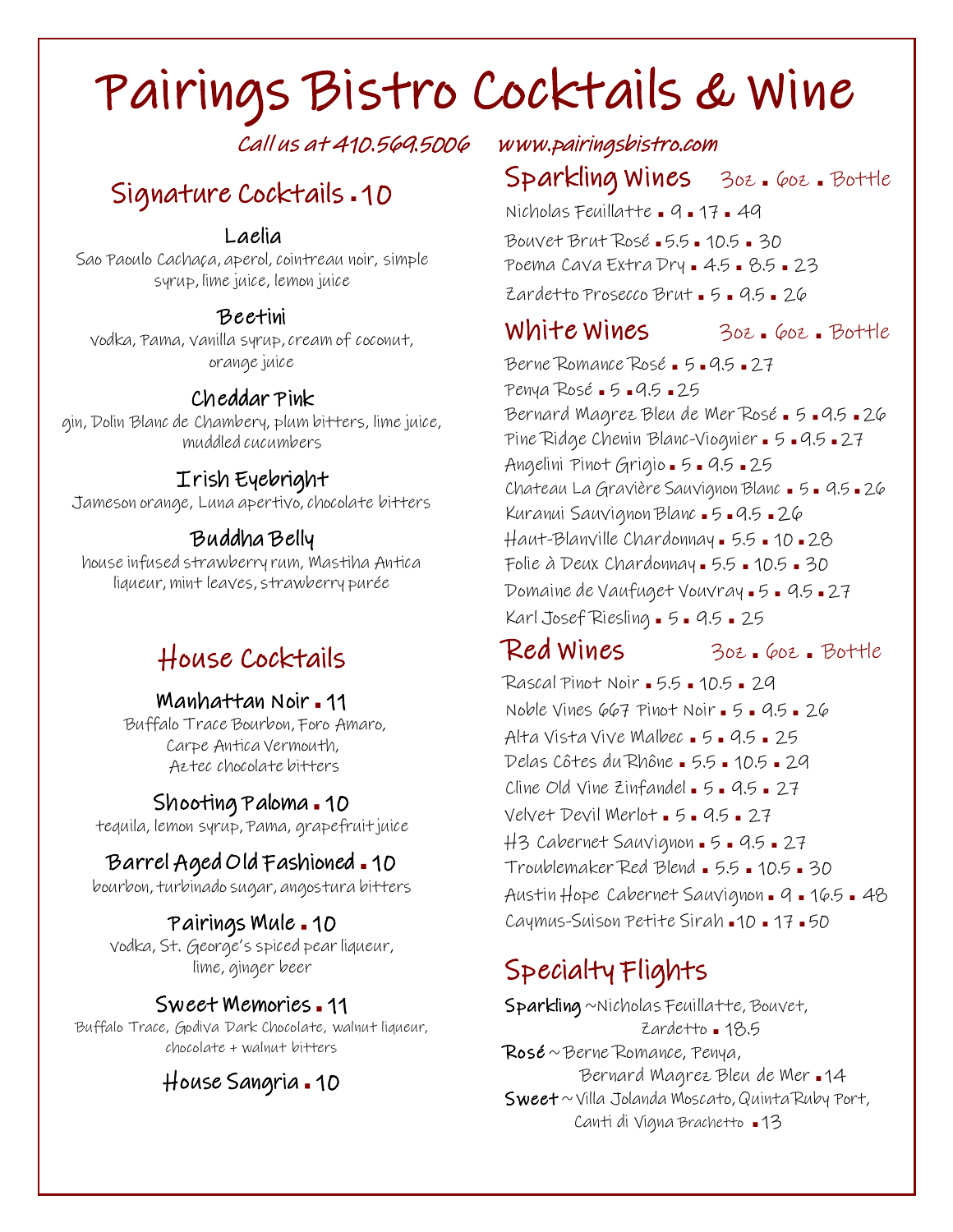# Domestic Beer

| Abita Purple Haze (Louisiana) 4.27º                                  | 5           |
|----------------------------------------------------------------------|-------------|
| Allagash, Curieux (Maine) 10.47º                                     | 8.50        |
| Allagash, White (Maine) 5.1%                                         | 6           |
| Allagash, Triple (Maine) 970                                         | 7.75        |
| Bell's Kalamazoo Stout (Michigan) 670                                | 5.75        |
| Bell's Two Hearted (Michigan) 7%                                     | 5.75        |
| Blue Moon Belgian White (Colorado) 5.47o                             | 5.25        |
| Breckenridge Vanilla Porter (Colorado) 570                           | 5.50        |
| Coors Light (Colorado) 4.270                                         | 4.75        |
| Devils Backbone Vienna Lager (Virginia)<br>$4.9\%$                   | 5.50        |
| Firestone Union Jack IPA (California)<br>$7.5\%$                     | 5.50        |
| Flying Dog, The Truth Imperial IPA<br>(Maryland) 8.7%                | 5.75        |
| Flying Fish Dubbel (New Jersey) 7.2%                                 | 5.25        |
| Founders Porter (Michigan) 6.5%                                      | 5.75        |
| Heavy Seas Loose Cannon IPA (Maryland)<br>7.2%                       | 5.25        |
| Lakefront New Grist Gluten Free<br>(Wisconsin) 5.1 <i>7</i> o        | 5.50        |
| Michelob Ultra (Missouri) 4.2%                                       | <b>5.00</b> |
| Miller Light (Wisconsin) 4.5%                                        | <b>5.00</b> |
| National Bohemian (Maryland) 4.5%                                    | 4.75        |
| New Belgium Fat Tire Amber Ale<br>(Colorado) 5.27o                   | 5.25        |
| Ommegang Witte (New York) 5.27o                                      | 5.75        |
| Ommegang 3 Philosophers Quad (New<br>York) $9.7\%$                   | 8.25        |
| Samuel Adams Just the Haze<br>Non-Alcoholic IPA (Massachusetts) 0.0% | 5.50        |
| Troegs Perpetual IPA (Pennsylvania)<br>$7.5\%$                       | 5.50        |
| Union Craft Brewing Divine IPA (MD)<br>$6.5\%$                       | 5.50        |
| Union Craft Brewing Duckpin Pale Ale<br>$(MD)$ 5.5%                  | 5.50        |
| Weyerbacher Merry Monks Tripel<br>(Pennsylvania) 970                 | 6.25        |
| Yuengling (Pennsylvania) 4.4%                                        | 4.75        |
|                                                                      |             |

# Imported Beer

| Carlsberg Elephant Pilsner                             |               |
|--------------------------------------------------------|---------------|
| (Denmark) 7.27o                                        | 5.75          |
| Chimay Cing Cents Tripel 870                           | 10.25         |
| Chimay Grande Réserve 970                              | 10.75         |
| Chimay Première Dubbel 790                             | 10            |
| Corona (Mexico)                                        | 5.25          |
| Corona Light (Mexico)                                  | 5.25          |
| Corsendonk Dubbel 7.5%                                 | 7             |
| Corsendonk Tripel Ale 7.5%                             | $\mathcal{F}$ |
| Duchesse De Bourgogne 670                              | 10            |
| Duvel Golden Ale 8.5%                                  | 8             |
| Erdinger Hefeweizen (Germany) 5.3%                     | 5.50          |
| Heineken O.O (Holland)                                 | 5.25          |
| Hoegaarden 4.97o                                       | 5.25          |
| Hofbräu Dunkel (Germany) 5.5%                          | 5.50          |
| Kwak Amber Ale (Belgian) 8.47º                         | 9.75          |
| La Chouffe Golden Ale (Belgian) 87º                    | 6.75          |
| Leffe Blonde Ale (Belgian)                             |               |
| 6.670                                                  | 5.25          |
| Leffe Brune Ale 6.570                                  | 5.25          |
| Maredsous Tripel                                       | 7.75          |
| Pacifico (Mexico) 4.5%                                 | 5.25          |
| Saison Dupont Belgian Farmhouse<br>Ale (Belgian) 6.57º | 8.50          |
| Sam Smith Chocolate Stout                              |               |
| (England) 57o                                          | 5.50          |
| Sam Smith Organic Pale Ale<br>(England) 5%             | 5.25          |
| St. Bernardus Abt 12 (Belgium)10%                      | 9.75          |
| Stella Artois (Belgium) 5%                             | 5.25          |
| Tripel Karmeliet (Belgium) 8.4%                        | 9.25          |
| Westmalle Trappist Ale Dubbel 770                      | 10            |
| Westmalle Trappist Ale Tripel 9.5%                     | 10            |
| Cider + Lambic                                         |               |
| Lindemans Framboise (Belgium) 47º                      | 7.50          |
| Lindemans Peche (Belgium) 47º                          | 7.50          |
| Lindemans Strawberry (Belgian) 47º                     | 7.50          |
| Pierre Huet Cidre Bouché Brut, 750ml                   | 18            |
| (France) 47º                                           |               |
| Pierre Huet Poire Demi-Sec, 750ml                      | 18            |
| (France) 27o                                           |               |
| Space Apple Craft Cider (California) 5%                | 5.75          |